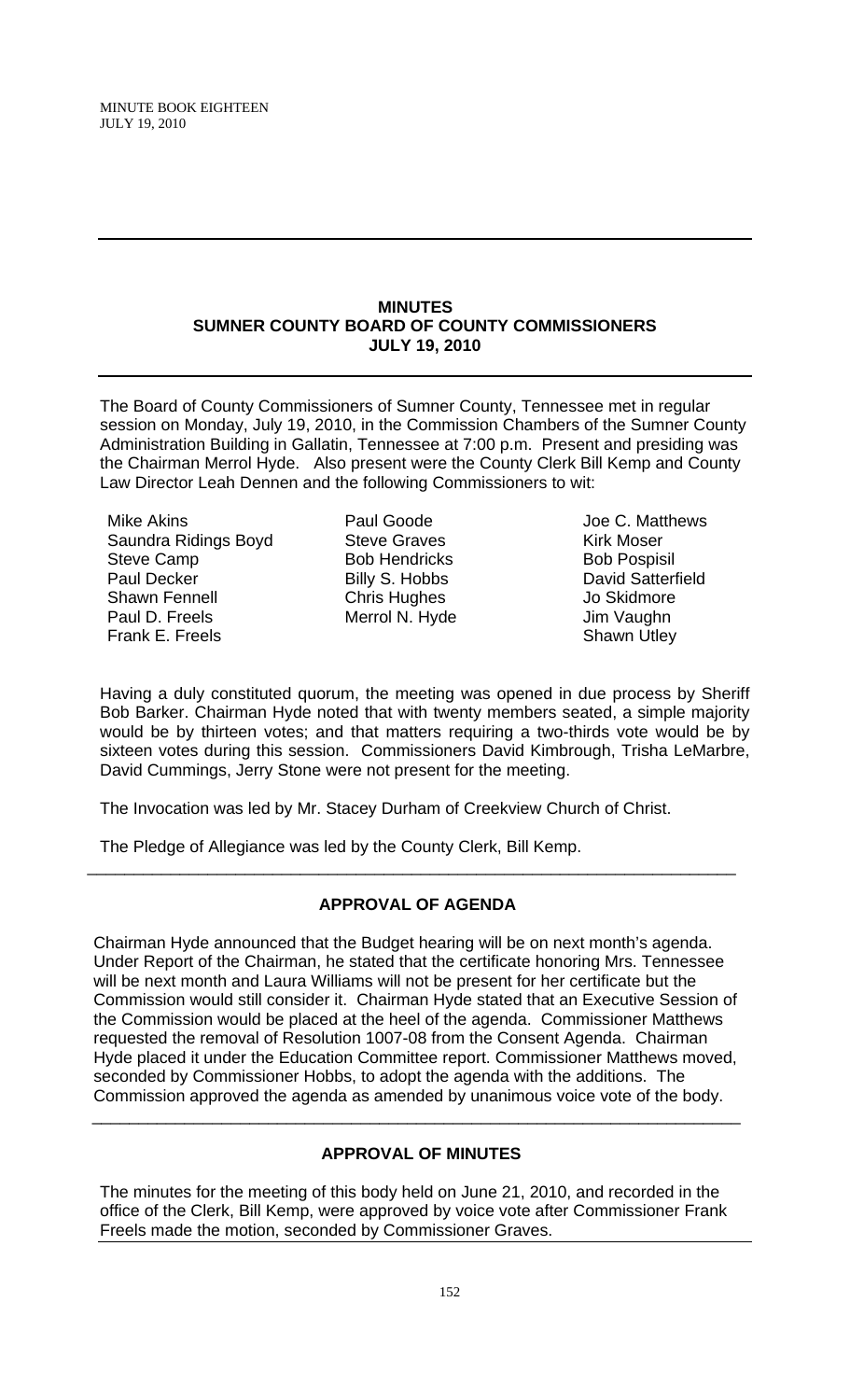MINUTE BOOK EIGHTEEN JULY 19, 2010

### **RECOGNITION OF THE PUBLIC**

 Chairman Hyde opened the floor to allow the public to speak concerning any matter on the agenda.

With no one wishing to speak, recognition of the public was closed.

### **REPORT OF THE CHAIR**

\_\_\_\_\_\_\_\_\_\_\_\_\_\_\_\_\_\_\_\_\_\_\_\_\_\_\_\_\_\_\_\_\_\_\_\_\_\_\_\_\_\_\_\_\_\_\_\_\_\_\_\_\_\_\_\_\_\_\_\_\_\_\_\_\_\_\_\_\_

Chairman Hyde introduced the following resolution:

### **A RESOLUTION HONORING LAURA WILLIAMS AS THE HENDERSONVILLE CHRISTIAN ACADEMY TEACHER OF THE YEAR**

 **WHEREAS,** Miss Laura Williams, who has taught school for the past seven years and the last two years at Hendersonville Christian Academy was recently selected as the Hendersonville Christian Academy Teacher of the Year; and

**WHEREAS,** Laura Williams teaches third grade and has made learning fun as well as challenging for her students thereby giving them an early love of school; and

**WHEREAS,** Laura Williams, through dedication in the noble profession of teaching, has positively influenced numerous students during her tenure and by her efforts countless students began school with a good foundation which will aid them their entire life.

**NOW, THEREFORE BE IT RESOLVED** by the Sumner County Board of County Commissioners meeting in regular session on this the 19<sup>th</sup> day of July, 2010, that this body hereby congratulates and commends Laura Williams for her dedication and outstanding service to the youth of our county and for her recognition as the Hendersonville Christian Academy Teacher of the Year Award; and

**BE IT FURTHER RESOLVED** that this resolution is to be spread on the minutes of this body and the Clerk is to provide a copy of this resolution to Laura Williams.

Upon motion of Commissioner Goode, seconded by Commissioner Matthews, the Commission approved the resolution honoring Ms. Williams.

\_\_\_\_\_\_\_\_\_\_\_\_\_\_\_\_\_\_\_\_\_\_\_\_\_\_\_\_\_\_\_\_\_\_\_\_\_\_\_\_\_\_\_\_\_\_\_\_\_\_\_\_\_\_\_\_\_\_\_\_\_\_\_\_

Commissioner Graves read the following resolution into the record:

#### **A RESOLUTION HONORING SUMNER COUNTY HIGHWAY EMPLOYEES**

**WHEREAS,** Sumner County was battered by a historic flood in May, 2010, yet when called the Sumner County Highway Department was dispatched and worked diligently to assist and repair roads and bridges damaged by the flood; and

 **WHEREAS,** Mr. Scotty Parker, Mrs. Judy Hardin and all Sumner County Highway Employees should be commended and recognized for their diligence and valuable dedication to the service and operations in Sumner County; and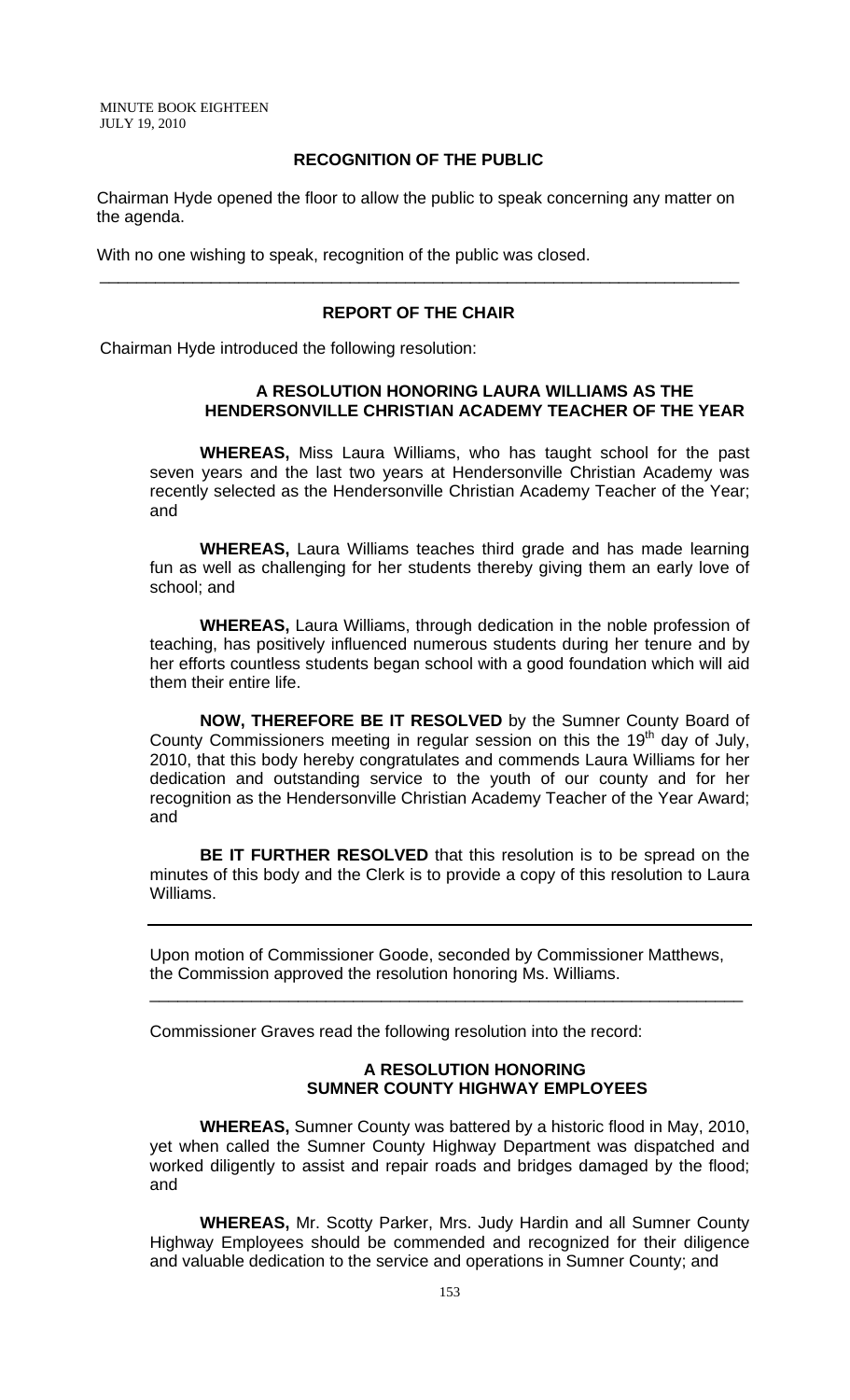**WHEREAS,** when presented with this devastating weather disaster, the Sumner County Highway Department and its staff zealously set out to repair and clean up the natural disaster which devastated our county.

**NOW, THEREFORE BE IT RESOLVED** by the Sumner County Board of County Commissioners meeting in regular session on this the  $19<sup>th</sup>$  day of July, 2010, that this body hereby expresses its appreciation to Scotty Parker, Judy Hardin and all Sumner County Highway Employees for committing their time, skills and efforts; and

**BE IT FURTHER RESOLVED** that this resolution be spread on the minutes of this body so as to make it a permanent part of the records of this body and the Clerk is hereby directed to furnish a copy of this resolution to Mr. Scotty Parker, Mrs. Judy Hardin and all Sumner County Highway Employees.

Upon motion of Commissioner Graves, seconded by Commissioner Fennell, the Commission approved the resolution honoring the Sumner County Highway employees.

\_\_\_\_\_\_\_\_\_\_\_\_\_\_\_\_\_\_\_\_\_\_\_\_\_\_\_\_\_\_\_\_\_\_\_\_\_\_\_\_\_\_\_\_\_\_\_\_\_\_\_\_\_\_\_\_\_\_\_\_\_\_\_\_

Commissioner Decker read the following resolution into the record:

# **A RESOLUTION HONORING HENDERSONVILLE HIGH SOCCER COACHES AND TEAM**

 **WHEREAS,** the Hendersonville High School Soccer team led by Coach Russ Plummer and outstanding coaching staff and team, completed a remarkable season winning their fifth State Soccer Championship; and

**WHEREAS**, the coaches are to be commended for their influence and efforts in leading the Hendersonville High School Soccer Team and through their efforts have demonstrated the benefits of hard work and dedication; and

**WHEREAS,** this season the Hendersonville High School Soccer team has defeated countless state and nationally ranked opponents and has forged an astonishing legacy in high school soccer; and

**WHEREAS**, Hendersonville High School Soccer Team has played with pride, practiced hard, strived for perfection and for their outstanding efforts has brought honor not only to the team, but their school and Sumner County.

**NOW THEREFORE, BE IT RESOLVED** by the Sumner County Board of County Commissioners meeting in regular session on this the 19<sup>th</sup> day of July, 2010, that this body does hereby congratulate and commend Hendersonville High School Soccer Coaches and Team for their outstanding achievements; and

**BE IT FURTHER RESOLVED** that this resolution shall be spread on the minutes of this body and the Clerk is to furnish a copy of this resolution to Hendersonville High School Soccer Coaches and Team.

Upon motion of Commissioner Decker, seconded by Commissioner Goode, the Commission approved the resolution honoring the Hendersonville High School Soccer Coaches and Team.

\_\_\_\_\_\_\_\_\_\_\_\_\_\_\_\_\_\_\_\_\_\_\_\_\_\_\_\_\_\_\_\_\_\_\_\_\_\_\_\_\_\_\_\_\_\_\_\_\_\_\_\_\_\_\_\_\_\_\_\_\_\_\_\_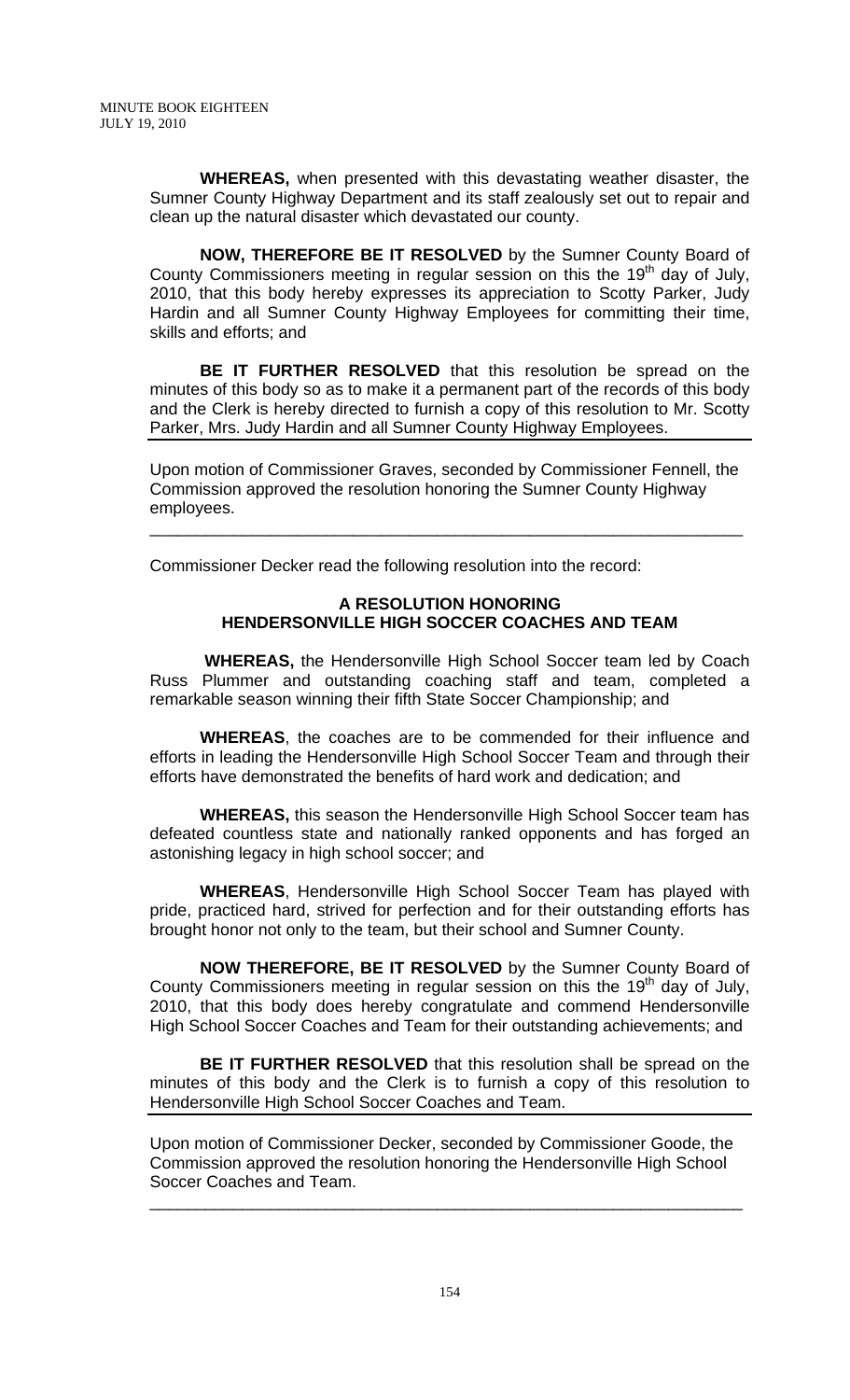Commissioner Fennell read the following resolution into the record:

## **A RESOLUTION HONORING THE MEMORY OF WESTMORELAND MAYOR RICKY WOODARD**

 **WHEREAS,** Mayor Ricky Woodard who recently passed away, will be remembered as a great politician, citizen, father, grandfather, husband and friend; and

**WHEREAS,** Mayor Ricky Woodard lived in the Westmoreland community for most of his life and in addition to his notable political career also owned and operated Woodard Funeral Home; and

**WHEREAS,** Mayor Ricky Woodard was dedicated to making a difference in Sumner County, during which time he served on numerous boards and committees, functioned as an Emergency Medical Technician, a member of the Westmoreland Rotary Club, Westmoreland Lions Club and Westmoreland High School Advisory Board; and

**WHEREAS**, it is appropriate that Mayor Ricky Woodard be remembered for the very significant contribution he made to Sumner County through his loyal dedication and involvement with the community.

**NOW, THEREFORE, BE IT RESOLVED** by the Sumner County Board of County Commissioners meeting in regular session on this the 19<sup>th</sup> day of July, 2010, that this body hereby remembers Mayor Ricky Woodard for his dedication and service to the citizens and the community and this body further expresses its sympathy to the family of Ricky Woodard for their great loss; and

**BE IT FURTHER RESOLVED** that this resolution shall be spread on the minutes of this body and the Clerk is to furnish a copy of this resolution to the family of Mayor Ricky Woodard.

Upon motion of Commissioner Fennell, seconded by Commissioner Akins, the Commission approved the resolution honoring the late Mr. Woodard.

\_\_\_\_\_\_\_\_\_\_\_\_\_\_\_\_\_\_\_\_\_\_\_\_\_\_\_\_\_\_\_\_\_\_\_\_\_\_\_\_\_\_\_\_\_\_\_\_\_\_\_\_\_\_\_\_\_\_\_\_\_\_\_\_

### **REPORT FROM COUNTY OFFICIALS**

 By motion of Commissioner Frank Freels, seconded by Commissioner Akins, the commissioners approved unanimously the filing as received of the following reports: County Investments, County General Fund, County Debt Service Fund, County Highway Fund, County Capital Outlay Fund, School General Purpose Fund, School Federal Projects Fund, School Food Service Fund, Employee Health Insurance Trust Fund, Employee Dental Insurance Trust Fund, Casualty Insurance Trust Fund, County Trustee Funds, Special Reports: County Dental Insurance Claim Payments, County Health Insurance Claim Payments, County Property Tax Collections, County EMS Billing/Collections/Balances, County Sales Tax Collections, County Wheel Tax Collections, County Tax Rates/Property Values and County School Loan Program Rates. Approval of the filing of these records does not certify to the accuracy of the documents.

Clerk Kemp read a letter of appreciation from the First United Methodist Church in Hendersonville for the County Commission's donation in honor of L. H. "Dink" Newman.

Chairman Hyde introduced the following resolution: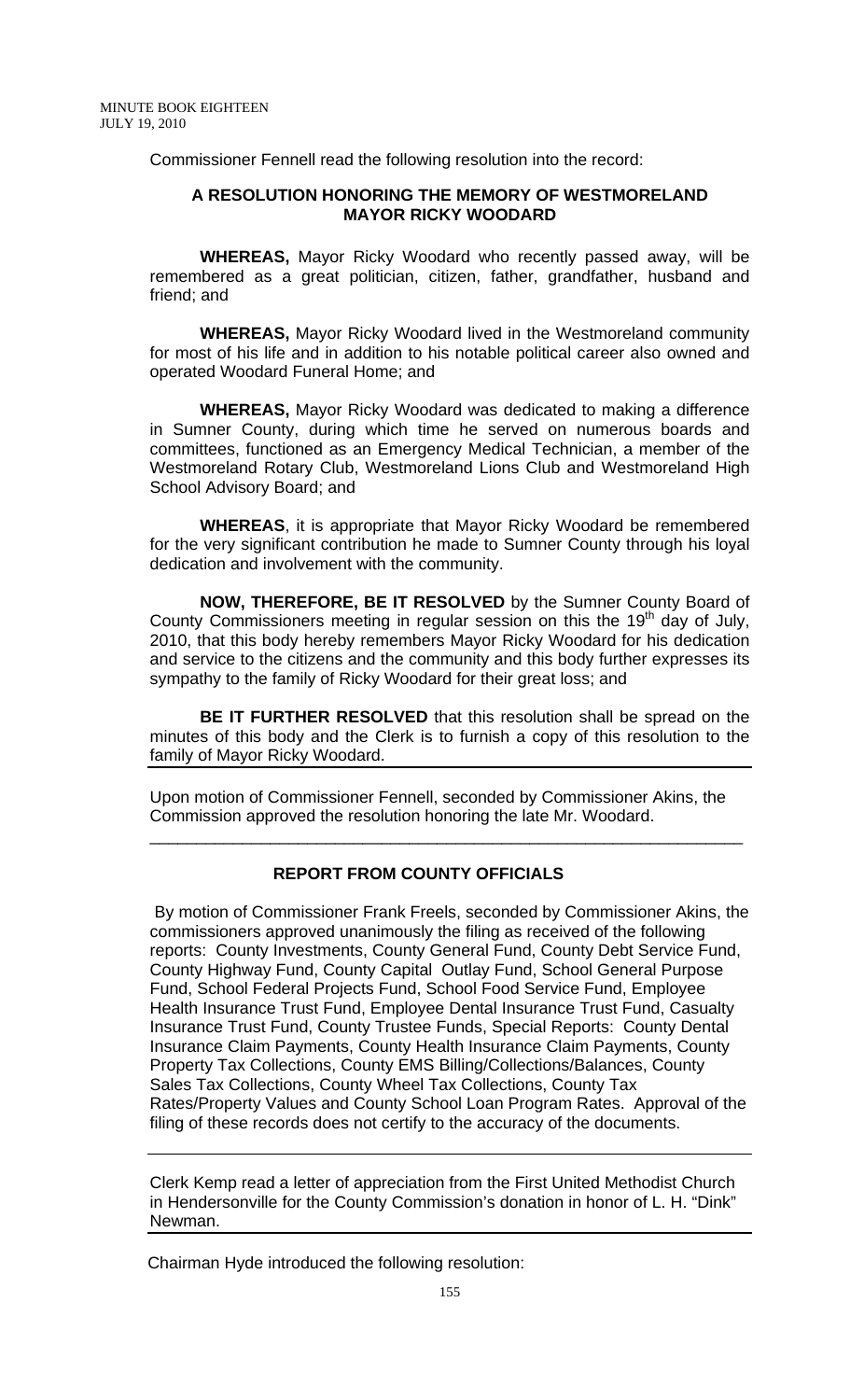### **1007-NOT A RESOLUTION TO APPROVE AND ACCEPT APPLICATIONS FOR NOTARY PUBLIC POSITIONS AND PERSONAL SURETY GUARANTORS**

 **WHEREAS,** according to the law of the State of Tennessee, an individual must apply for the office of notary public in the county of residence, or of their principal place of business; and

 **WHEREAS**, state statute requires personal sureties making bonds for Notaries publics to be approved by the Sumner County Commission; and

 **WHEREAS,** said applicant must be approved by the County Commission assembled; and

 **–––––––––––––––––––––––––––––––––––––––––––––––––––––––––**

 **WHEREAS,** Bill Kemp, Sumner County Clerk, has certified according to the records of his office that the persons named on the attached listing labeled "SUMNER COUNTY NOTARY PUBLIC APPLICATIONS and SURETY GUARANTORS" have duly applied for the positions so sought; and

# **BE IT FURTHER RESOLVED THAT THIS TAKE EFFECT FROM AND AFTER PASSAGE.**

DAVID A ALLEN BRENDA JONES LURA BRADY PATRICK E KANE BEVERLY J BREEDLOVE DEBRA Y KING CLATA R BREWER LESLIE JO KING BILLY W BROWN JASON M KOTLER ANNETTE CRABTREE LISA J LOVE BEVERLY ANN EIDSON SHANNON L MARTINEZ DEBRA LYNN ELLEDGE CAROL MOSELEY JASON FITE SUE NEWBY-ALEXANDER STEPHANIE R FLOYD SYLVIA R NODINI

CHRISTINA L FOSTER JENNIFER A PERKINS THUY H GAINES REBECCA B ROGERS LINDA GILLIAM CHAD MICHAEL ROSS JILL Z GRIM MARK T SMITH SAM L GRISHAM VIRGINIA WILLIAMS SUE C JONES LEAH WILSON

PERSONAL SURETY PHILLIP KELLY GWYNN SMITH

Upon motion of Commissioner Skidmore, seconded by Commissioner Graves, voting was recorded in the following manner:

The electronic vote was recorded in the following manner:

| Akins            |   | Fennell     |       | Utley     |   |          |
|------------------|---|-------------|-------|-----------|---|----------|
| Graves           |   | Satterfield |       | F. Freels | Y |          |
| <b>Matthews</b>  | Α | <b>Boyd</b> |       | Camp      | Y |          |
| <b>Hendricks</b> |   | Vaughn      |       | Moser     | Y |          |
| Decker           |   | Hyde        |       | Hughes    | Y |          |
| Goode            |   | Skidmore    |       | P. Freels | v |          |
| <b>Hobbs</b>     |   | Pospisil    | v     |           |   |          |
| 1007-NOTARY      |   | Yes: 19     | No: 0 | Abs: 1    |   | 07:21 PM |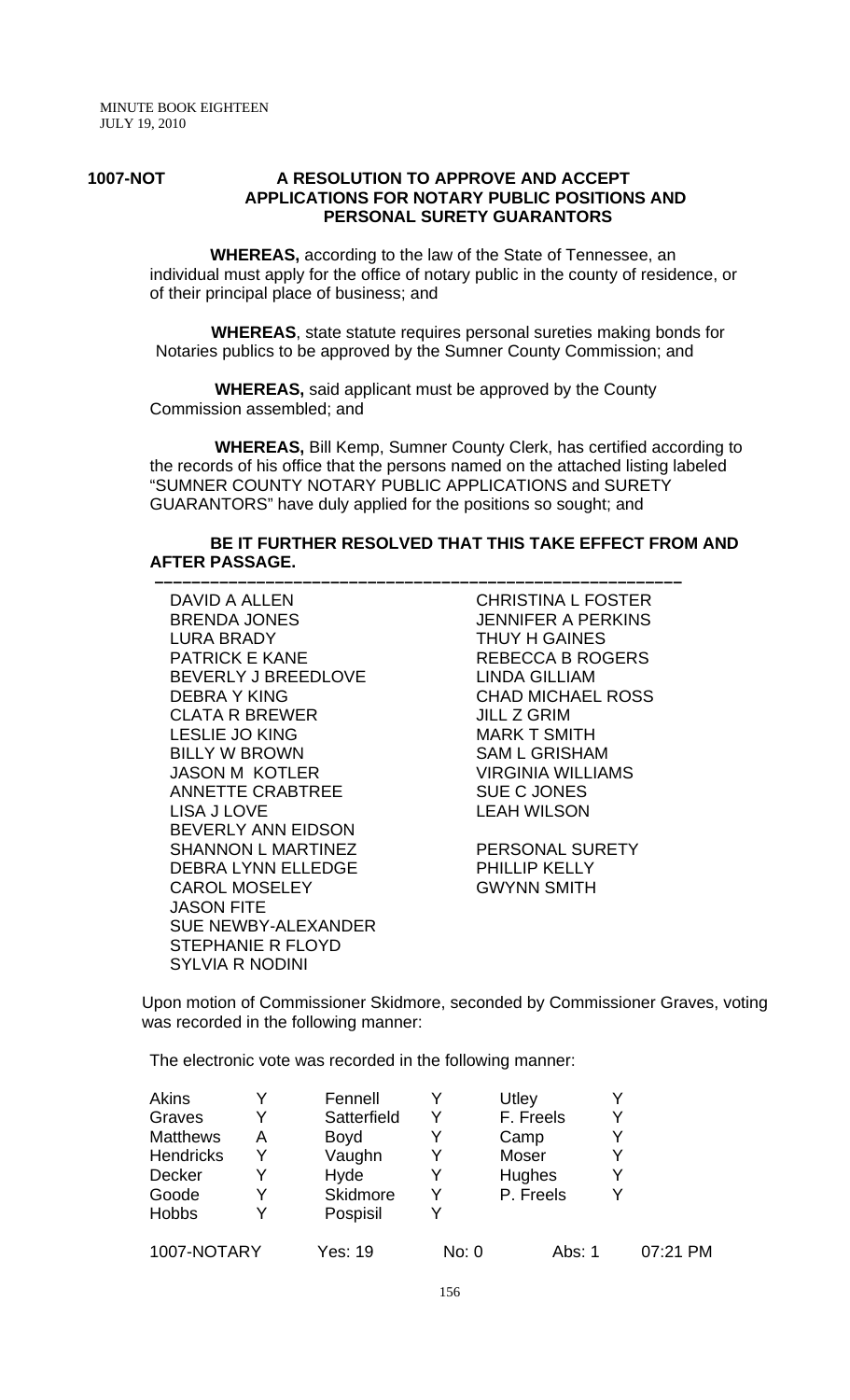Chairman Hyde declared the election of Notaries Public by the body.

# **COMMITTEE ON COMMITTEES**

 $\frac{1}{\sqrt{1-\frac{1}{2}-\frac{1}{2}-\frac{1}{2}-\frac{1}{2}-\frac{1}{2}-\frac{1}{2}-\frac{1}{2}-\frac{1}{2}-\frac{1}{2}-\frac{1}{2}-\frac{1}{2}-\frac{1}{2}-\frac{1}{2}-\frac{1}{2}-\frac{1}{2}-\frac{1}{2}-\frac{1}{2}-\frac{1}{2}-\frac{1}{2}-\frac{1}{2}-\frac{1}{2}-\frac{1}{2}-\frac{1}{2}-\frac{1}{2}-\frac{1}{2}-\frac{1}{2}-\frac{1}{2}-\frac{1}{2}-\frac{1}{2}-\frac{1}{2}-\$ 

 Commissioner Hughes reported that the appointments to the Solid Waste Board were deferred for one month.

 Commissioner Hughes brought forth the nominations of John Bradley and Johnnie Freedle to serve another term on the Sumner County Public Library Board. The reappointments were approved upon motion of Commissioner Hughes, seconded by Commissioner Pospisil.

 Commissioner Hughes brought forth the nomination of Michael Carter of Westmoreland to fill the vacancy created by the passing of Charles Haynes.

 Commissioner Hughes reported next month's appointments as follows: Joint Economic and Development Board, Planning Commission and Sheriff's Civil Service Board.

#### **HIGHWAY COMMISSION**

\_\_\_\_\_\_\_\_\_\_\_\_\_\_\_\_\_\_\_\_\_\_\_\_\_\_\_\_\_\_\_\_\_\_\_\_\_\_\_\_\_\_\_\_\_\_\_\_\_\_\_\_\_\_\_\_\_\_\_\_\_\_\_\_\_\_\_\_\_\_\_\_\_\_\_

There was no report from the Highway Commission.

# **EDUCATION COMMITTEE**

 **\_\_\_\_\_\_\_\_\_\_\_\_\_\_\_\_\_\_\_\_\_\_\_\_\_\_\_\_\_\_\_\_\_\_\_\_\_\_\_\_\_\_\_\_\_\_\_\_\_\_\_\_\_\_\_\_\_\_\_\_\_\_\_\_\_\_\_\_\_** 

 Commissioner Decker introduced the following resolution and moved for approval. Commissioner Goode seconded the motion.

### **1007-08 A RESOLUTION APPROVING A FIVE-YEAR LEASE/PURCHASE FOR TRASH COMPACTING EQUIPMENT FOR A THREE PILOT PROGRAM, AT AN ESTIMATED COST OF \$52,250.20 PENDING A FORMAL FINANCING PROPOSAL FROM SPD SOLUTIONS**

**BE IT RESOLVED** by the Sumner County Board of County Commissioners meeting in regular session on this the 19<sup>th</sup> day of July, 2010, that this body hereby approves a five-year lease/purchase for trash compacting equipment for a three school pilot program, at an estimated cost of \$52,250.20 pending a formal financing proposal from SPD Solutions; and

**BE IT FURTHER RESOLVED** that these funds shall be paid from current Board of Education budgeted funds; and

 **BE IT FURTHER RESOLVED** that the maintenance contracts for the equipment shall be free during the lease term; and

 **BE IT FURTHER RESOLVED** that the Board of Education shall confirm that any and all state and federal laws, rules and regulations regarding debt and long term contracts shall be met.

\_\_\_\_\_\_\_\_\_\_\_\_\_\_\_\_\_\_\_\_\_\_\_\_\_\_\_\_\_\_\_\_\_\_\_\_\_\_\_\_\_\_\_\_\_\_\_\_\_\_\_\_\_\_\_\_\_\_\_\_\_\_\_\_

The electronic vote was recorded in the following manner:

| Akins            | Fennell     |   | Utley     |  |
|------------------|-------------|---|-----------|--|
| Graves           | Satterfield |   | F. Freels |  |
| <b>Matthews</b>  | Boyd        | v | Camp      |  |
| <b>Hendricks</b> | Vaughn      | v | Moser     |  |
|                  |             |   |           |  |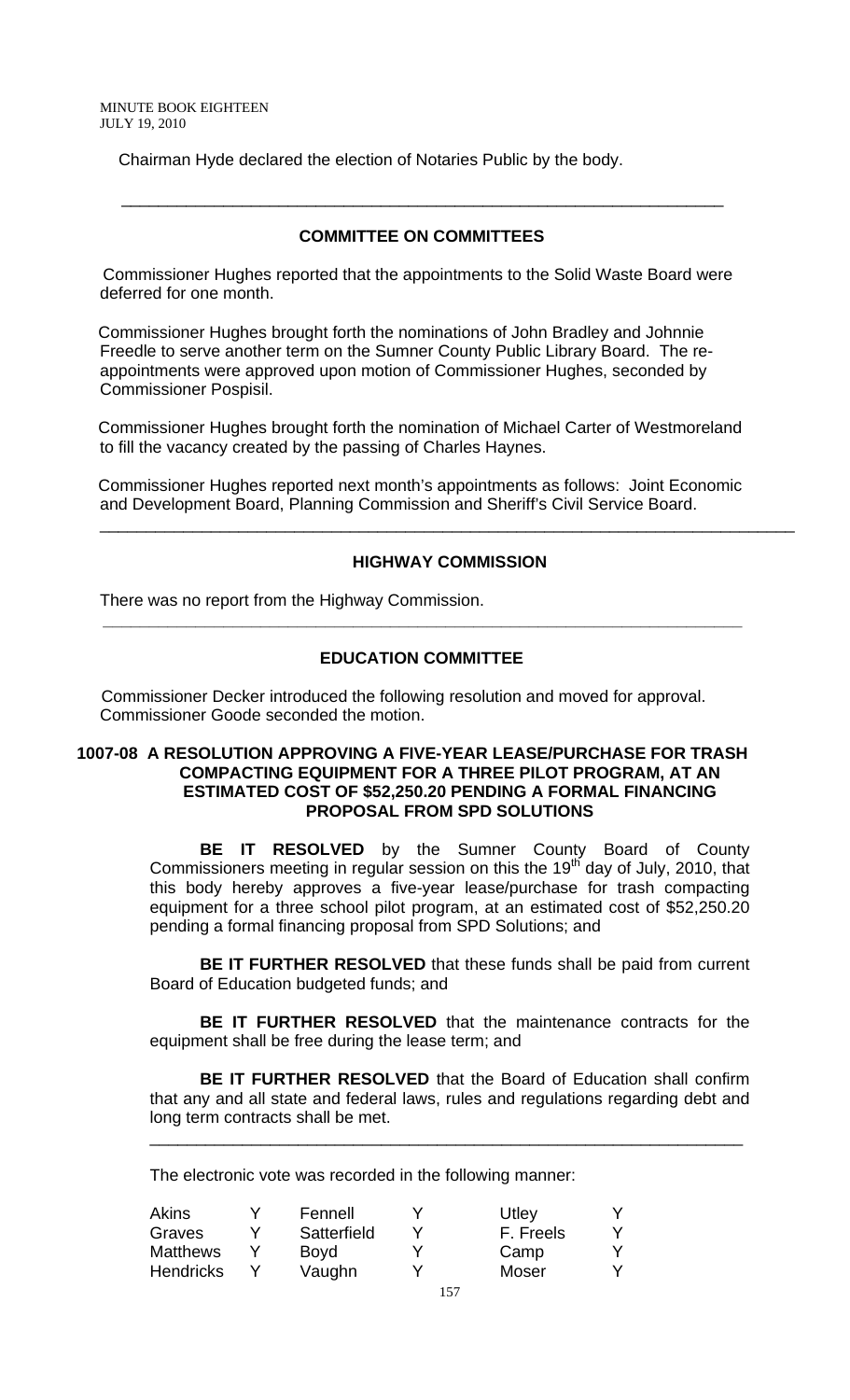MINUTE BOOK EIGHTEEN JULY 19, 2010

| Decker<br>Goode<br><b>Hobbs</b> | Hyde<br><b>Skidmore</b><br>Pospisil |       | Hughes<br>P. Freels |          |
|---------------------------------|-------------------------------------|-------|---------------------|----------|
| 1007-08                         | Yes: 20                             | No: 0 | Abs: $0$            | 07:26 PM |

Chairman Hyde declared the resolution approved by the body.

# **GENERAL OPERATIONS COMMITTEE**

There was no report from the General Operations Committee.

# **EMERGENCY SERVICES COMMITTEE**

**\_\_\_\_\_\_\_\_\_\_\_\_\_\_\_\_\_\_\_\_\_\_\_\_\_\_\_\_\_\_\_\_\_\_\_\_\_\_\_\_\_\_\_\_\_\_\_\_\_\_\_\_\_\_\_\_\_\_\_\_\_\_\_\_** 

**\_\_\_\_\_\_\_\_\_\_\_\_\_\_\_\_\_\_\_\_\_\_\_\_\_\_\_\_\_\_\_\_\_\_\_\_\_\_\_\_\_\_\_\_\_\_\_\_\_\_\_\_\_\_\_\_\_\_\_\_\_\_\_\_\_** 

**\_\_\_\_\_\_\_\_\_\_\_\_\_\_\_\_\_\_\_\_\_\_\_\_\_\_\_\_\_\_\_\_\_\_\_\_\_\_\_\_\_\_\_\_\_\_\_\_\_\_\_\_\_\_\_\_\_\_\_\_\_\_\_\_\_\_** 

There was no report from the Emergency Services Committee.

# **LEGISLATIVE COMMITTEE**

 Commissioner Pospisil introduced the following resolution and moved for approval. Commissioner Vaughn seconded the motion.

### **1007-01 A RESOLUTION ADOPTING THE SOLID WASTE DISPOSAL AGREEMENT AND POST-CLOSURE MONITORING AGREEMENT OF THE SUMNER COUNTY RESOURCE AUTHORITY**

**BE IT RESOLVED** by the Sumner County Board of County Commissioners meeting in regular session on this the 19<sup>th</sup> day of July, 2010, that this body does hereby agree to the Solid Waste Disposal Agreement (attached herewith as Exhibit A) and the Post-Closure Monitoring Agreement (attached herewith as Exhibit B) from the Sumner County Resource Authority; and

**BE IT FURTHER RESOLVED,** that the County Executive and the Law Director are authorized to sign these agreements on behalf of the county.

**\_\_\_\_\_\_\_\_\_\_\_\_\_\_\_\_\_\_\_\_\_\_\_\_\_\_\_\_\_\_\_\_\_\_\_\_\_\_\_\_\_\_\_\_\_\_\_\_\_\_\_\_\_\_\_\_\_\_\_\_\_\_\_\_** 

The electronic vote was recorded in the following manner:

| <b>Akins</b><br>Graves<br><b>Boyd</b><br>Vaughn<br>Hyde<br>Skidmore | Fennell<br>Satterfield<br>Camp<br>Moser<br>Hughes<br>P. Freels | Y<br>Y<br>Y<br>Y<br>v | Utley<br><b>Matthews</b><br><b>Hendricks</b><br><b>Decker</b><br>Goode<br><b>Hobbs</b> | Y        |
|---------------------------------------------------------------------|----------------------------------------------------------------|-----------------------|----------------------------------------------------------------------------------------|----------|
| Pospisil<br>1007-01                                                 | Yes: 19                                                        | No: 0                 | Abs: 0                                                                                 | 07:27 PM |
|                                                                     |                                                                |                       |                                                                                        |          |

Chairman Hyde declared the resolution approved by the body.

\_\_\_\_\_\_\_\_\_\_\_\_\_\_\_\_\_\_\_\_\_\_\_\_\_\_\_\_\_\_\_\_\_\_\_\_\_\_\_\_\_\_\_\_\_\_\_\_\_\_\_\_\_\_\_\_\_\_\_\_\_\_\_\_\_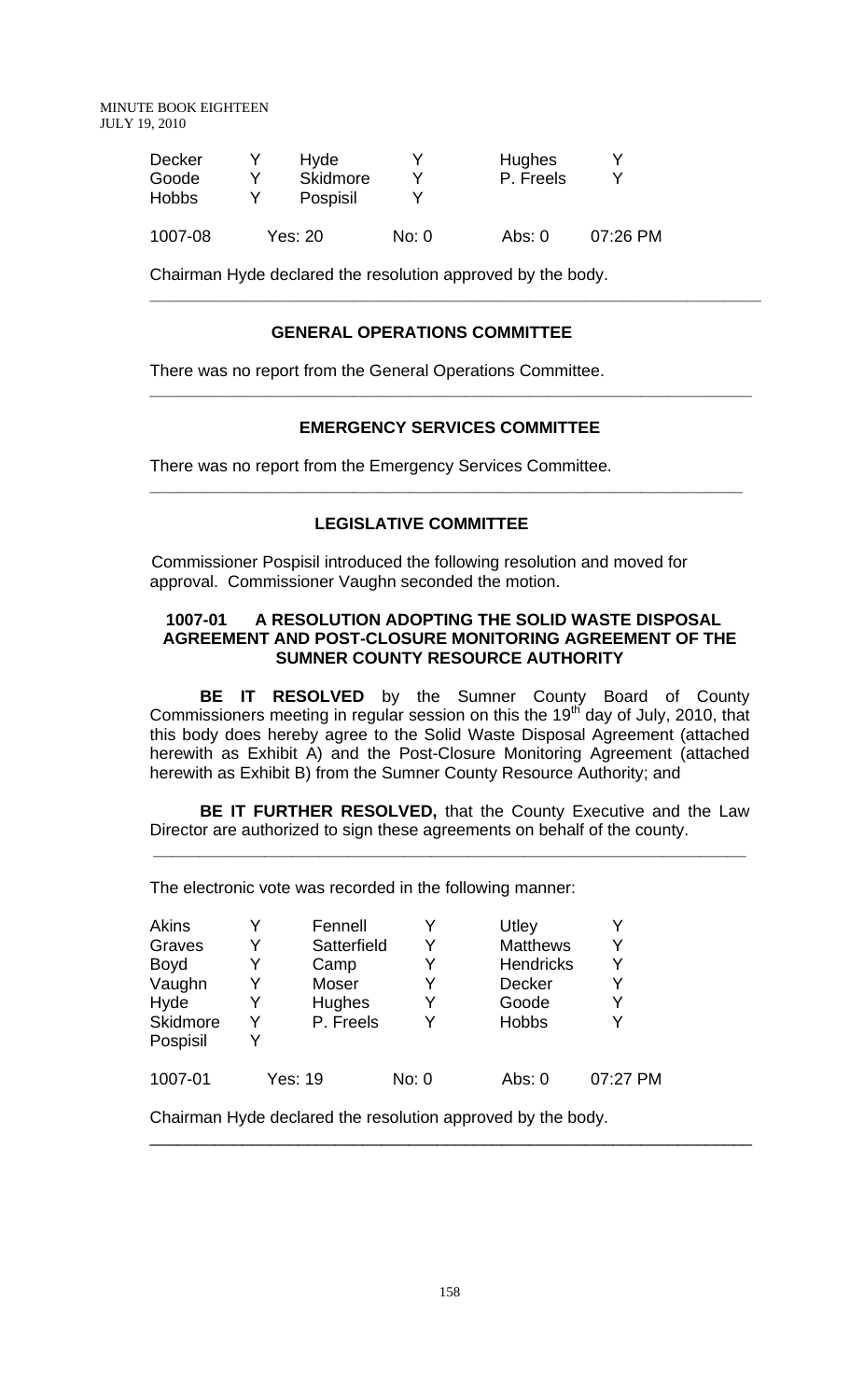Commissioner Pospisil introduced the following resolution and moved for approval. Commissioner Vaughn seconded the motion.

# **1007-02 A RESOLUTION TO APPROVE APPLICABILITY OF T.C.A. 67-5- 606(C)**

**WHEREAS,** *Tennessee Code Annotated*, Section 67-5-606(c), permits the county legislative body, in a county included in the FEMA declaration, to approve the applicability of that section so that property owners within the county affected by the flood of 2010 may make application to the assessor of property for prorated property assessment in accordance with the provisions of *Tennessee Code Annotated*, Section 67-5-606 (c); and

**WHEREAS,** the annual assessment of affected commercial and industrial tangible personal property in a county included in the FEMA declaration may be prorated as otherwise provided in *Tennessee Code Annotated,* Section 67-5-606 (a), for the actual time the qualifying personal property is not replaced or restored notwithstanding that such personal property is replaced or restored by September 1, provided the total time the qualifying personal property is not replaced or restored exceeds thirty (30) days; and

**WHEREAS,** the owner must apply for this relief to the assessor by September 1, 2010, using a form approved by the Director of the State Division of Property Assessments; and

**WHEREAS,** the owner must provide the assessor a listing of the destroyed, demolished or substantially damaged personal property for which the proration is sought;

**NOW, THEREFORE, BE IT RESOLVED,** by a two-thirds (2/3) vote of the Sumner County Legislative Body, meeting in regular session on this the 19<sup>th</sup> day of July, 2010 that:

**Section 1.** The applicability of *Tennessee Code Annotated*, Section 67-5-606 (c) is approved. **Section 2.** This Resolution shall be effective upon its passage and approval, the

public welfare requiring it.

**Section 3.** This Resolution shall expire on December 31, 2010. **\_\_\_\_\_\_\_\_\_\_\_\_\_\_\_\_\_\_\_\_\_\_\_\_\_\_\_\_\_\_\_\_\_\_\_\_\_\_\_\_\_\_\_\_\_\_\_\_\_\_\_\_\_\_\_\_\_\_\_\_\_\_\_\_** 

The electronic vote was recorded in the following manner:

| Akins           | Y | Fennell     |       | Utley     |          |
|-----------------|---|-------------|-------|-----------|----------|
|                 |   |             |       |           |          |
| Graves          | Y | Satterfield | Y     | F. Freels |          |
| <b>Matthews</b> | Y | <b>Boyd</b> |       | Camp      |          |
| Hendricks       | Y | Vaughn      |       | Moser     |          |
| <b>Decker</b>   |   | Hyde        |       | Hughes    |          |
| Goode           |   | Skidmore    |       | P. Freels |          |
| <b>Hobbs</b>    | Y | Pospisil    |       |           |          |
| 1007-02         |   | Yes: 20     | No: 0 | Abs: 0    | 07:28 PM |

Chairman Hyde declared the resolution approved by the body.

\_\_\_\_\_\_\_\_\_\_\_\_\_\_\_\_\_\_\_\_\_\_\_\_\_\_\_\_\_\_\_\_\_\_\_\_\_\_\_\_\_\_\_\_\_\_\_\_\_\_\_\_\_\_\_\_\_\_\_\_\_\_\_\_\_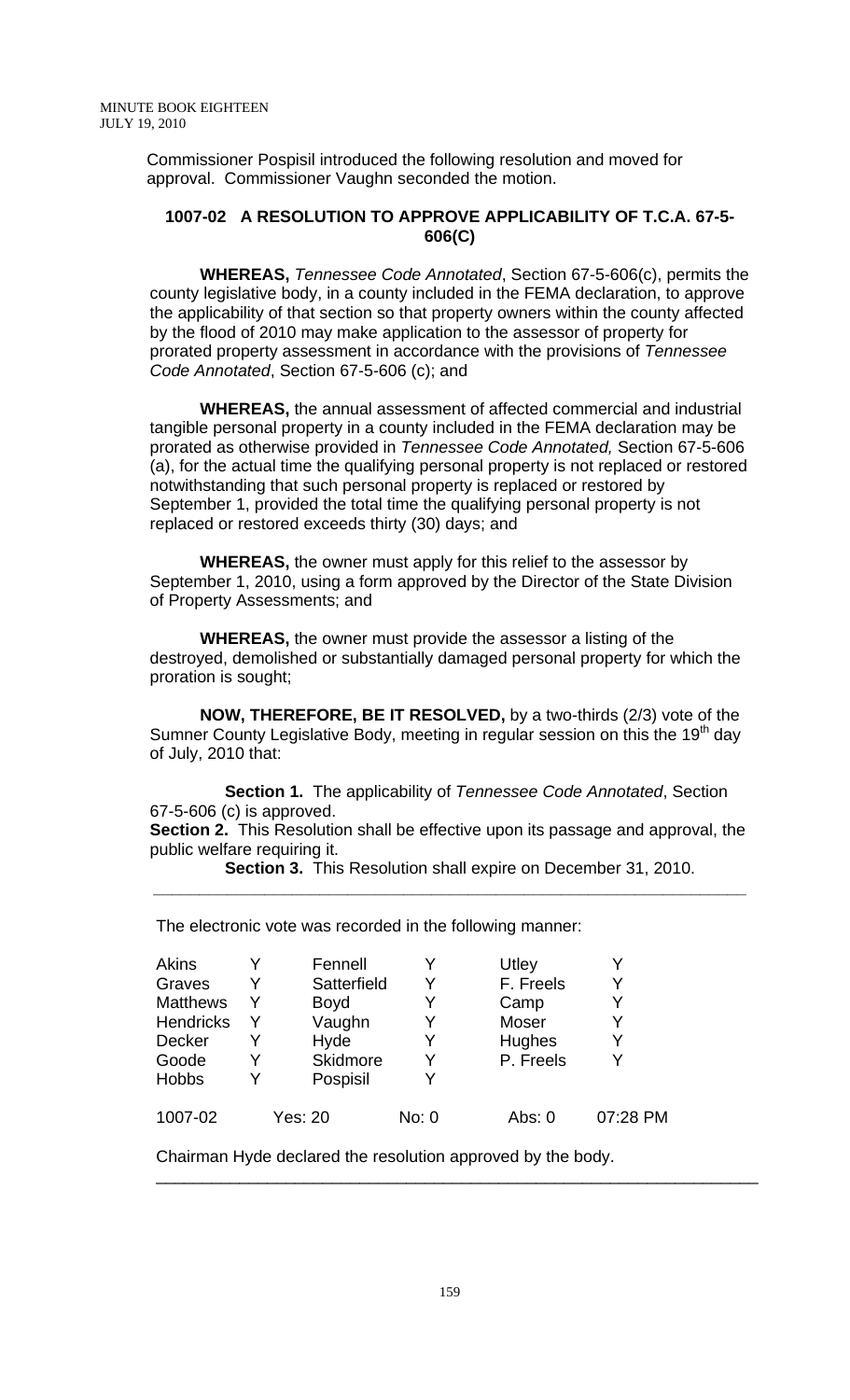Commissioner Pospisil introduced the following resolution and moved for approval. Commissioner Vaughn seconded the motion.

# **1007-03 A RESOLUTION APPROVING THE BOND OF BENNY BILLS, DIRECTOR OF SCHOOLS SUMNER COUNTY, TENNESSEE**

 **BE IT RESOLVED** by the Sumner County Board of County Commissioners meeting in regular session on this the 19<sup>th</sup> day of July, 2010, that this body hereby approves the bond of Benny Bills, Director of Schools, Sumner County, Tennessee.

**\_\_\_\_\_\_\_\_\_\_\_\_\_\_\_\_\_\_\_\_\_\_\_\_\_\_\_\_\_\_\_\_\_\_\_\_\_\_\_\_\_\_\_\_\_\_\_\_\_\_\_\_\_\_\_\_\_\_\_\_\_\_\_\_** 

The electronic vote was recorded in the following manner:

| <b>Akins</b>     |   | Fennell     |       | Utley        |          |
|------------------|---|-------------|-------|--------------|----------|
| Graves           |   | Satterfield | Y     | F. Freels    | Y        |
| <b>Matthews</b>  | Y | <b>Boyd</b> |       | Camp         |          |
| <b>Hendricks</b> |   | Vaughn      | Y     | <b>Moser</b> |          |
| <b>Decker</b>    |   | Hyde        | Y     | Hughes       | v        |
| Goode            |   | Skidmore    | Y     | P. Freels    |          |
| <b>Hobbs</b>     |   | Pospisil    | Y     |              |          |
| 1007-03          |   | Yes: 20     | No: 0 | Abs: $0$     | 07:28 PM |

Chairman Hyde declared the resolution approved by the body.

# **BUDGET COMMITTEE**

Commissioner Moser reported on collections made under the Voluntary Tax Act. \_\_\_\_\_\_\_\_\_\_\_\_\_\_\_\_\_\_\_\_\_\_\_\_\_\_\_\_\_\_\_\_\_\_\_\_\_\_\_\_\_\_\_\_\_\_\_\_\_\_\_\_\_\_\_\_\_\_\_\_\_\_\_

\_\_\_\_\_\_\_\_\_\_\_\_\_\_\_\_\_\_\_\_\_\_\_\_\_\_\_\_\_\_\_\_\_\_\_\_\_\_\_\_\_\_\_\_\_\_\_\_\_\_\_\_\_\_\_\_\_\_\_\_\_\_\_\_\_

# **CONSENT AGENDA**

Commissioner Moser introduced the following resolution and moved for approval. Commissioner Goode seconded the motion.

## **1007-04 A RESOLUTION AUTHORIZING THE COUNTY TO ENTER INTO A CONTRACT TO PROVIDE TRANSIITION SERVICES FOR COUNTY GRANTS UNTIL GRANT ADMINISTRATION SERVICES ARE OBTAINED**

**BE IT RESOLVED** by the Sumner County Board of County Commissioners meeting in regular session on this the  $19<sup>th</sup>$  day of July 2010, that this body does hereby authorize county to enter into a contract to provide transition services for county grants until grant administration services are obtained; and

**BE IT FURTHER RESOLVED** that up to \$10,000.00 is appropriated from county general fund for payment of these transaction services.

**\_\_\_\_\_\_\_\_\_\_\_\_\_\_\_\_\_\_\_\_\_\_\_\_\_\_\_\_\_\_\_\_\_\_\_\_\_\_\_\_\_\_\_\_\_\_\_\_\_\_\_\_\_\_\_\_\_\_\_\_\_\_\_\_** 

#### **1007-05 A RESOLUTION APPROVING A CAPITAL EXPENDITURES OF UP TO \$50,000.00 FOR THE OFFICE OF THE SHERIFF FROM THE 2010-2011 CONTINUATION BUDGET**

 **BE IT RESOLVED** by the Sumner County Board of County Commissioners meeting in regular session on this the  $19<sup>th</sup>$  day of July, 2010, that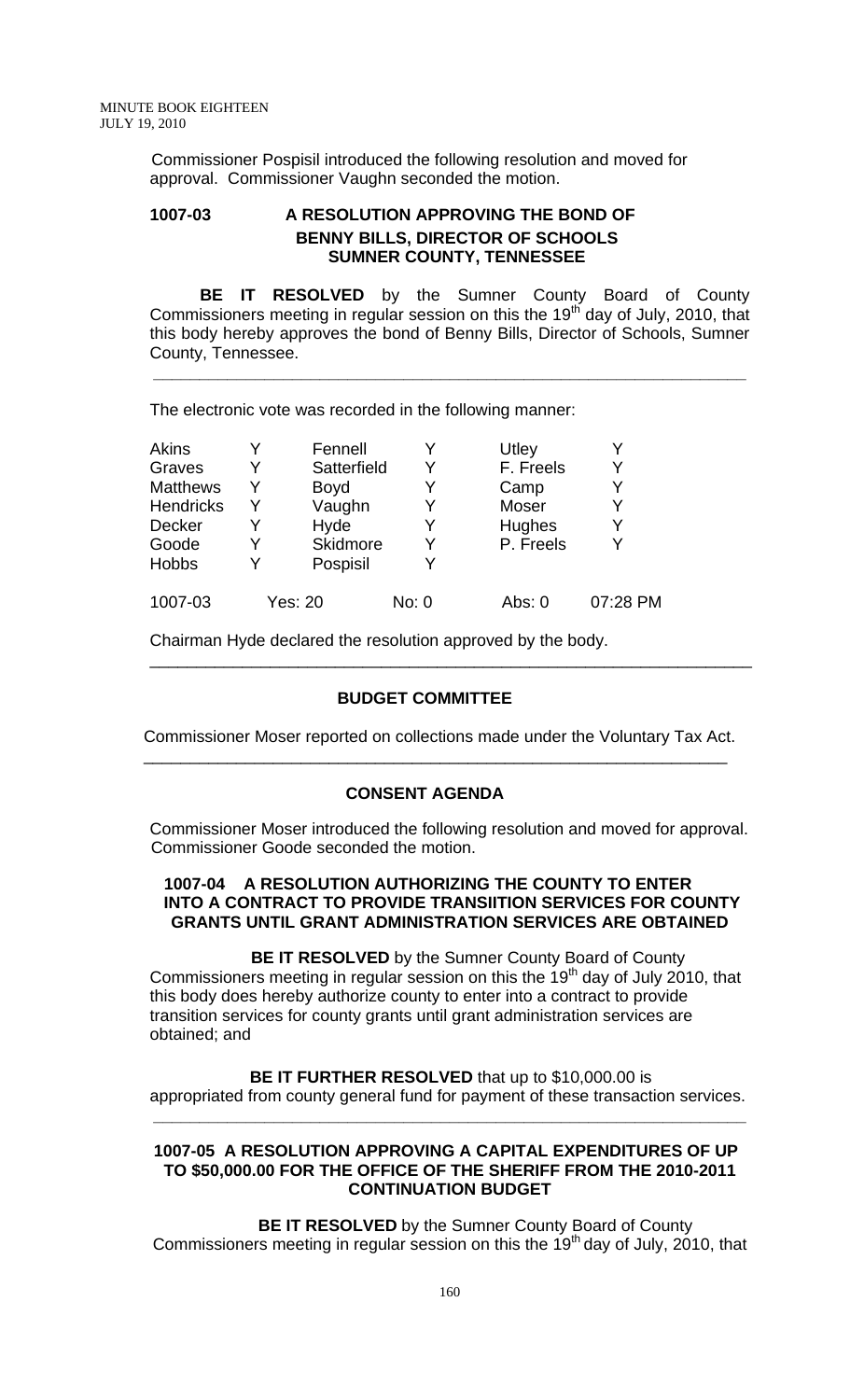this body hereby approves a capital expenditures of up to \$50,000.00 for the office of the Sheriff from the 2010-2011 continuation budget.

**\_\_\_\_\_\_\_\_\_\_\_\_\_\_\_\_\_\_\_\_\_\_\_\_\_\_\_\_\_\_\_\_\_\_\_\_\_\_\_\_\_\_\_\_\_\_\_\_\_\_\_\_\_\_\_\_\_\_\_\_\_\_\_\_** 

### **1007-06 A RESOLUTION APPROPRIATING \$40,000.00 AS PASS-THROUGH FUNDS TO SUMNER COUNTY EMERGENCY MANAGEMENT FOR VARIOUS GRANTS**

 **BE IT RESOLVED** by the Sumner County Board of County Commissioners meeting in regular session on this the 19th day of July, 2010 that this body does hereby appropriate \$40,000.00 as pass-through funds to Sumner County Emergency Management for various grants as shown on the attached schedule.

**\_\_\_\_\_\_\_\_\_\_\_\_\_\_\_\_\_\_\_\_\_\_\_\_\_\_\_\_\_\_\_\_\_\_\_\_\_\_\_\_\_\_\_\_\_\_\_\_\_\_\_\_\_\_\_\_\_\_\_\_\_\_\_\_** 

### **1007-07 A RESOLUTION APPROPRIATING \$32,992.71 AS PASS-THROUGH FUNDS TO SUMNER COUNTY EMERGENCY MANAGEMENT FOR VARIOUS GRANTS**

 **BE IT RESOLVED** by the Sumner County Board of County Commissioners meeting in regular session on this the 19th day of July, 2010 that this body does hereby appropriates \$32,992.71 as pass-through funds to Sumner County Emergency Management for various grants as shown on the attached schedule.

**\_\_\_\_\_\_\_\_\_\_\_\_\_\_\_\_\_\_\_\_\_\_\_\_\_\_\_\_\_\_\_\_\_\_\_\_\_\_\_\_\_\_\_\_\_\_\_\_\_\_\_\_\_\_\_\_\_\_\_\_\_\_\_\_** 

## **1007-09 A RESOLUTION APPROPRIATING \$34,419.81 FOR CHANGE DIRECTIVE AT PORTLAND WEST MIDDLE SCHOOL (NEW PORTLAND MIDDLE) WITH PAYMENT COMING FROM CONTINGENCY FUNDS**

**BE IT RESOLVED** by the Sumner County Board of County Commissioners meeting in regular session on this the 19<sup>th</sup> day of July, 2010, that this body hereby appropriates \$34,419.81 for additional grading at Portland West Middle School (New Portland Middle) with payment coming from project contingency funds as shown on the attachments.

**\_\_\_\_\_\_\_\_\_\_\_\_\_\_\_\_\_\_\_\_\_\_\_\_\_\_\_\_\_\_\_\_\_\_\_\_\_\_\_\_\_\_\_\_\_\_\_\_\_\_\_\_\_\_\_\_\_\_\_\_\_\_\_\_** 

# **1007-10 A RESOLUTION DECLARING VARIOUS ITEMS FROM THE HENDERSONVILLE LIBRARY AS SURPLUS AND AUTHORIZING DISPOSAL OR SALE OF SAME PURSUANT TO EXISITING POLICIES AND PROCEDURES**

**BE IT RESOLVED** by the Sumner County Board of County Commissioners meeting in regular session on this the 19<sup>th</sup> day of July, 2010 that this body does hereby declare the items from the Hendersonville Library as surplus as shown on the attachments; and

**BE IT FURTHER RESOLVED** that the disposal or sale of the same is authorized pursuant to existing policies and procedures.

\_\_\_\_\_\_\_\_\_\_\_\_\_\_\_\_\_\_\_\_\_\_\_\_\_\_\_\_\_\_\_\_\_\_\_\_\_\_\_\_\_\_\_\_\_\_\_\_\_\_\_\_\_\_\_\_\_\_\_\_\_\_\_\_

### **1007-11 A RESOLUTION EXTENDING THE TIME PERIOD OF THE AIRPORT AUTHORITY AD HOC COMMITTEE TO COMPLETE ITS STUDY AND MAKE ITS REPORT**

**WHEREAS**, by Resolution 0911-07 this body created the Airport Authority Ad Hoc Committee and directed that such body would report its findings within nine months of the formation; and